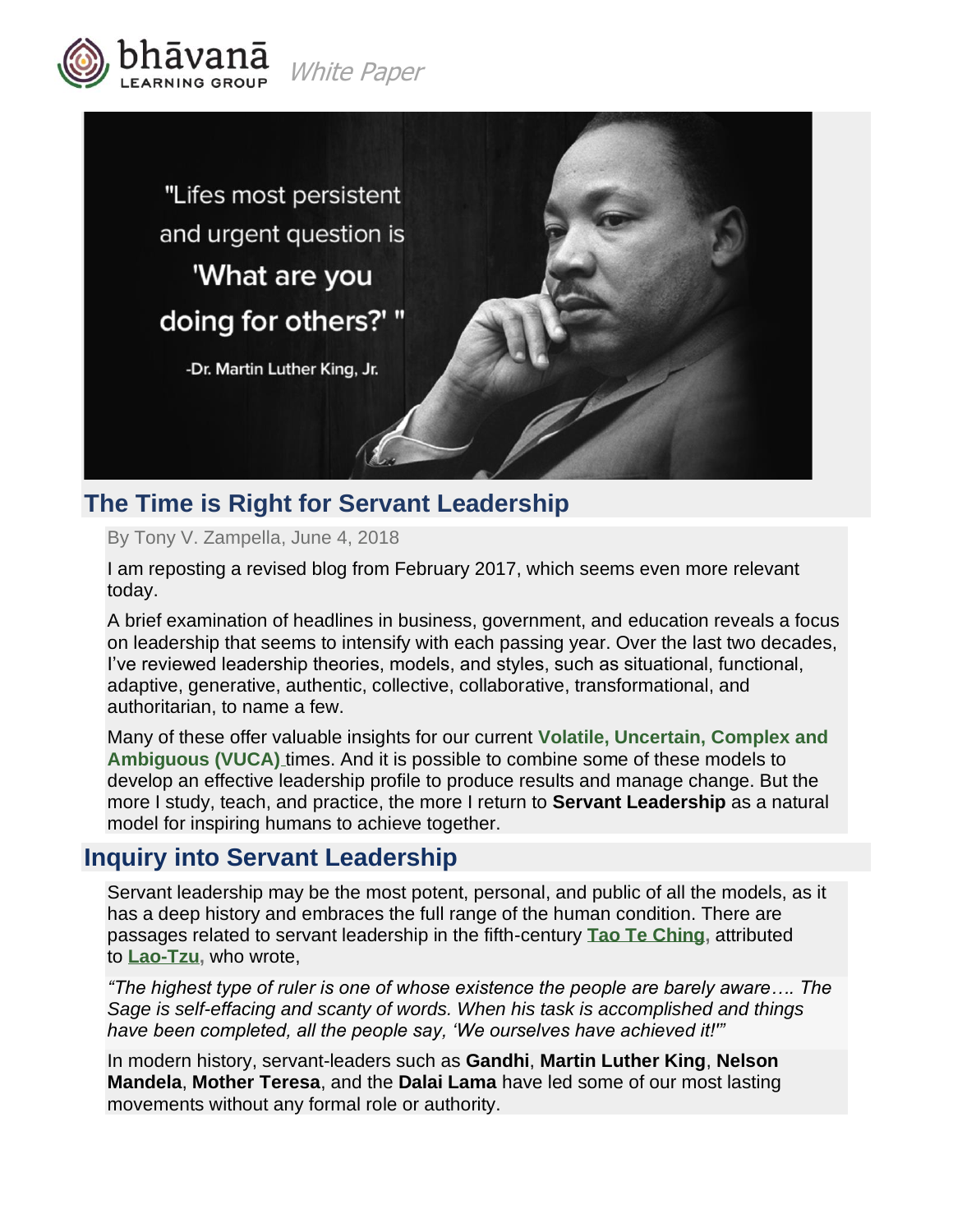

# **The Meaning of Servant-Leadership**

Our contemporary-day use of the term servant leadership was coined by **[Robert](https://en.wikipedia.org/wiki/Robert_K._Greenleaf)  [Greenleaf](https://en.wikipedia.org/wiki/Robert_K._Greenleaf)**, who worked 38 years at AT&T as Director of Management Development. He developed the world's first corporate assessment center and was the first to promote women and Blacks to non-menial positions. He even brought in famous theologians and psychologists to speak about the wider implications of corporate decisions.

Greenleaf longed to move beyond the power-centered authoritarian leadership style so prominent in the US, and in 1964 he took an early retirement to found the **[Greenleaf](https://www.greenleaf.org/)  [Center for Servant Leadership](https://www.greenleaf.org/)** (first called the "Center for Applied Ethics").

In his 1970 essay (and published book) titled "**The Servant [as Leader](https://www.amazon.com/Servant-as-Leader-Robert-Greenleaf/dp/0982201222/ref=sr_1_2?s=pc&ie=UTF8&qid=1486774077&sr=8-2&keywords=greenleaf%2C+robert)**," Greenleaf asserted the need for a new kind of leadership model—one that puts serving others, including employees, customers, and community, as the number-one priority. His central definition of servant leadership involves a "calling," as follows:

*"It begins with the natural feeling that one wants to serve, to serve first. Then conscious choice brings one to aspire to lead."*

The test for this leadership is whether "those served, grow as persons; do they become healthier, wiser, freer, more autonomous, more likely themselves to become servants? And, what is the effect on the least privileged in society; will they benefit, or at least, not be further deprived?"

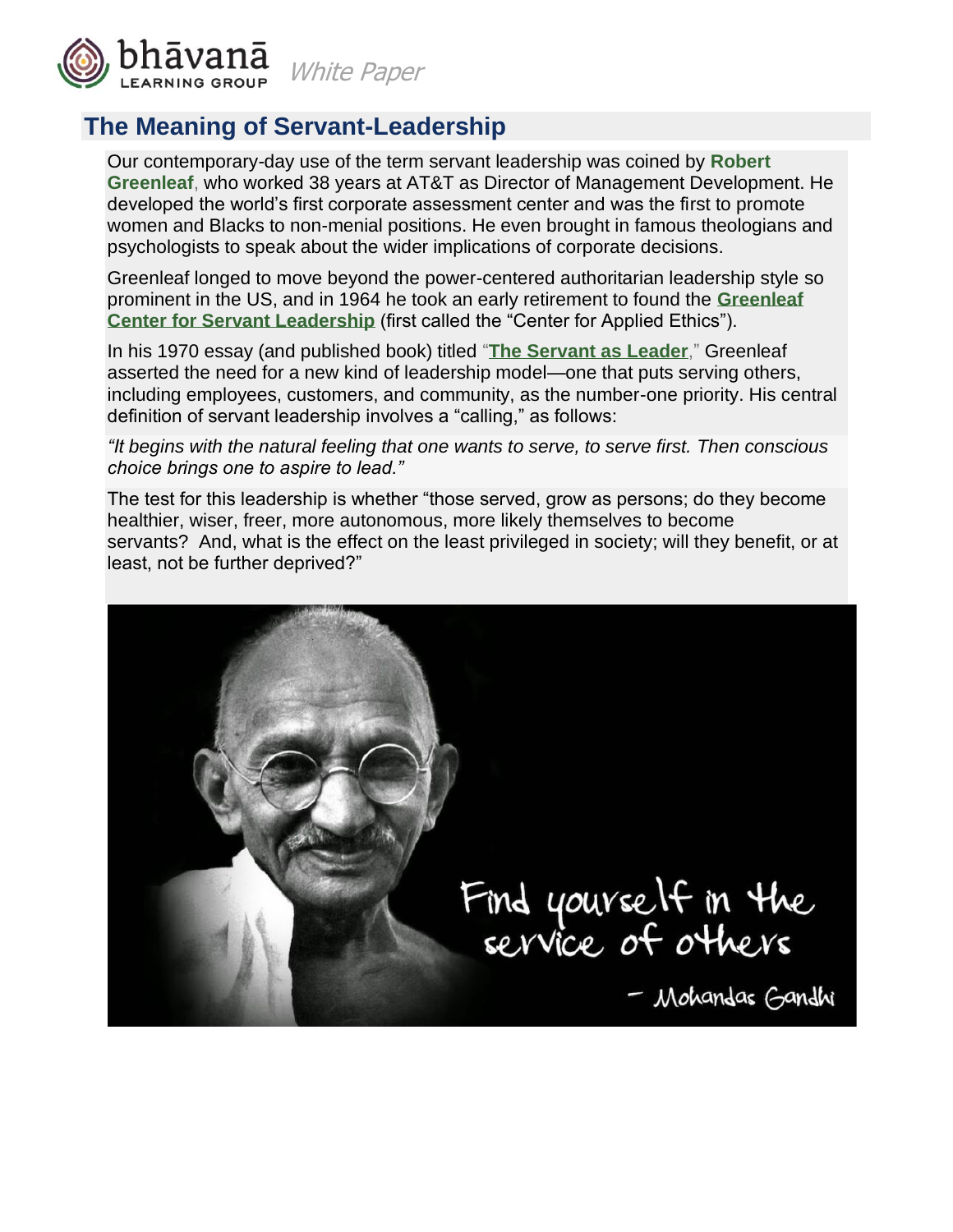

# **Ten Key Precepts of Servant-Leadership**

After carefully considering Greenleaf's original writings, **[Larry Spears, former CEO of](https://www.regent.edu/acad/global/publications/sl_proceedings/2005/spears_practice.pdf)  [the Greenleaf Center,](https://www.regent.edu/acad/global/publications/sl_proceedings/2005/spears_practice.pdf)** expanded the original ten precepts, which I've also revised.

- 1. **Listening.** Traditionally, leaders have been valued for their communication and decision-making skills. Servant-leaders develop a deep commitment to listening intently and openly to others. They seek to identify and clarify the will or commitment of a group. Listening also encompasses getting in touch with one's inner voice by tuning into one's body/senses, mental states, and intuition/will.
- 2. **Empathy.** Servant-leaders strive to understand and empathize with others. One must assume the good intentions of co-workers and not reject them as people, even when forced to reject their behavior or performance.
- 3. **Healing**: Learning to heal is a powerful force for transformation and integration. One of the great strengths of servant leadership is the potential for healing oneself—becoming comfortable and whole with oneself. From compassion and humility, these leaders cultivate an environment that promotes the well-being of others.
- 4. **Awareness.** General awareness, and especially self-awareness, strengthen the servant-leader. Making a commitment to foster awareness can be scary—you never know what you may discover! As Greenleaf observed, "Awareness is not a giver of solace — it's just the opposite. It disturbs. Servant-leaders are not seekers of solace. They have their own inner security." These leaders embrace the very blind spots that become the source of new learning to lead and serve.
- 5. **Persuasion/Encouragement.** Servant-leaders rely on persuading others, rather than positional authority when making decisions. They seek to enroll or encourage others in a commitment, rather than coerce compliance. This difference between commitment and compliance offers a clear distinction between traditional leadership models and that of a servant-leader.
- 6. **Conceptualization/Imagination.** Servant-leaders seek to nurture their ability to "dream great dreams." They have the ability to look at a problem (or an organization) from a conceptualizing perspective, requiring them to think beyond day-to-day realities and problems to view possibilities. This requires a delicate balance between a future to conceptualize and the urgency of the day-to-day focus.
- 7. **Foresight/Perspective.** Foresight enables servant-leaders to understand lessons from the past, the realities of the present, and the likely consequences of a decision in the future. These leaders place current items in the proper perspective to gauge priorities.
- 8. **Stewardship/Commitment.** Robert Greenleaf's view of all institutions was one in which CEOs, staff, managers, and directors serve as trustees, taking custody of their institutions for the greater good of society. Servant-leaders are committed to something bigger than themselves. They enroll others into that commitment, as highlighted in Peter Block's (1993) book, *[Stewardship: Choosing Service Over Self Interest.](https://www.amazon.com/Stewardship-Choosing-Service-Over-Interest/dp/1881052869)*
- 9. **Commitment to Personal Mastery.** Servant-leaders believe that people have an intrinsic value beyond their tangible contributions as workers. As such, they are deeply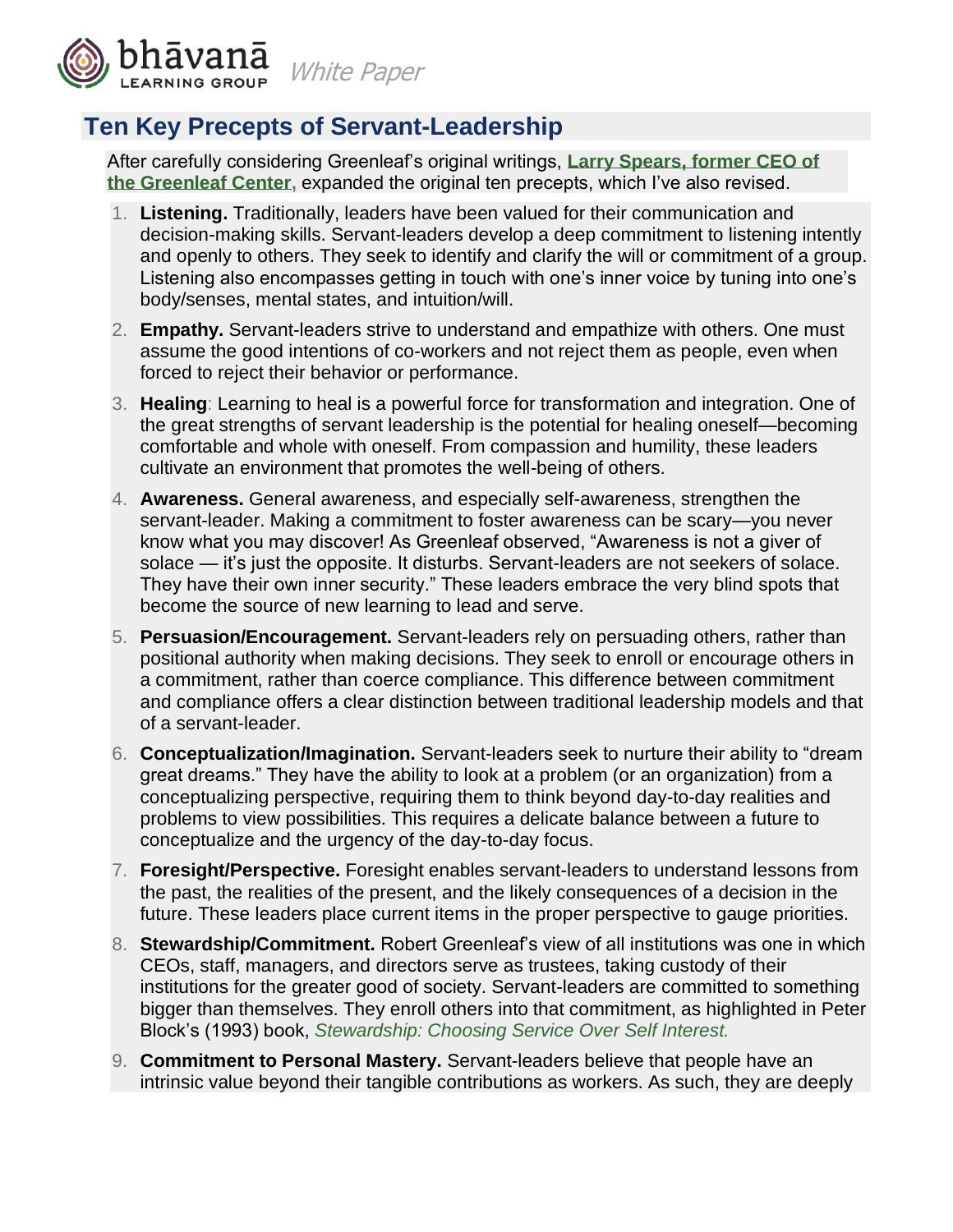

committed to the personal, professional, and spiritual growth of each and every individual within the organization.

10.**Developing Community.** Servant-leaders are aware that the shift from local communities to large organizations as the primary shaper of human lives has changed our perceptions and caused a sense of loss. They seek to identify a means for developing community—as teachers, stewards, and designers—among those who work within a given organization.

### **Faster Change Fosters Human Paradigm for Servant-Leaders**

The grid below highlights the three leadership paradigms we have navigated these last three decades. View this grid as developmental; each successive paradigm grows beyond and expands to include the skills and insights of the previous paradigm. Each paradigm matched the needs and concerns of that era.

The *Conventional Expert paradigm*. The focus here is on external economic indicators, which worked until about 1990 when knowledge was stable, and change was predictable and "manageable." Expertise and economics drive leadership concerns.

The *Change Agent paradigm* emerged in the early 90's. The fall of the Berlin wall and Soviet blockade encouraged releasing the Internet into the public domain. The Internet ushered in an era of greater connectivity, more knowledge sharing, and increased the pace of change. This shift from expertise to productivity focused on purpose and direction. This paradigm is coming to end. Performance and brand drive leadership Concerns.

| <b>PARADIGM</b>                      | MINDSET/PHILOSOPHY                                                                                                                        | <b>CHALLENGES</b>                                                                       | <b>FOCUS</b>                                                                                                   | <b>OUTCOME</b>                                                                                                               |
|--------------------------------------|-------------------------------------------------------------------------------------------------------------------------------------------|-----------------------------------------------------------------------------------------|----------------------------------------------------------------------------------------------------------------|------------------------------------------------------------------------------------------------------------------------------|
| <b>Conventional</b><br><b>Expert</b> | Empirical: trusts ob-<br>jective knowledge,<br>evidence, and facts.                                                                       | Outmoded data<br>and knowledge<br>limits forecasts.<br>Copes with loss of<br>certainty. | <b>Focus on Strategy</b><br>and Results.<br><b>Expertise and</b><br>economics<br>drive leadership<br>concerns. | Leverages knowledge<br>and evidence to<br>influence others;<br>seeks conventional<br>strategies, and<br>outcomes.            |
| Change<br>Agent                      | <b>Experiential: trusts</b><br>applied knowledge<br>from experiences to<br>guide methods, and<br>develop best prac-<br>tices.             | Outmoded methods,<br>and practices.<br>Copes with loss of<br>performance.               | <b>Focus on Vision</b><br>and Productivity.<br>Performance<br>and brand drive<br>leadership<br>concerns.       | Leverages Emotional<br>Intelligence to generate<br>and empower action,<br>to inspire values and<br>vision.                   |
| Servant-<br>Leader                   | <b>Existential: inquires</b><br>into blind spots as<br>source of wisdom.<br>Awareness of experi-<br>ence finds resolve in<br>the unknown. | Outmoded beliefs,<br>assumptions, and<br>views. Copes with<br>loss of identity.         | <b>Focus on Service</b><br>and Culture.<br>Higher purpose<br>and learning now<br>drive leadership<br>concerns. | Leverages wisdom of<br>self/others to expand<br>awareness. Embodies<br>deep listening from<br>compassion to serve<br>others. |

SERVANT LEADERSHIP GRID @ 2017 Tony V. Zampella for Bhavana Learning Group www.bhavanalearninggroup.com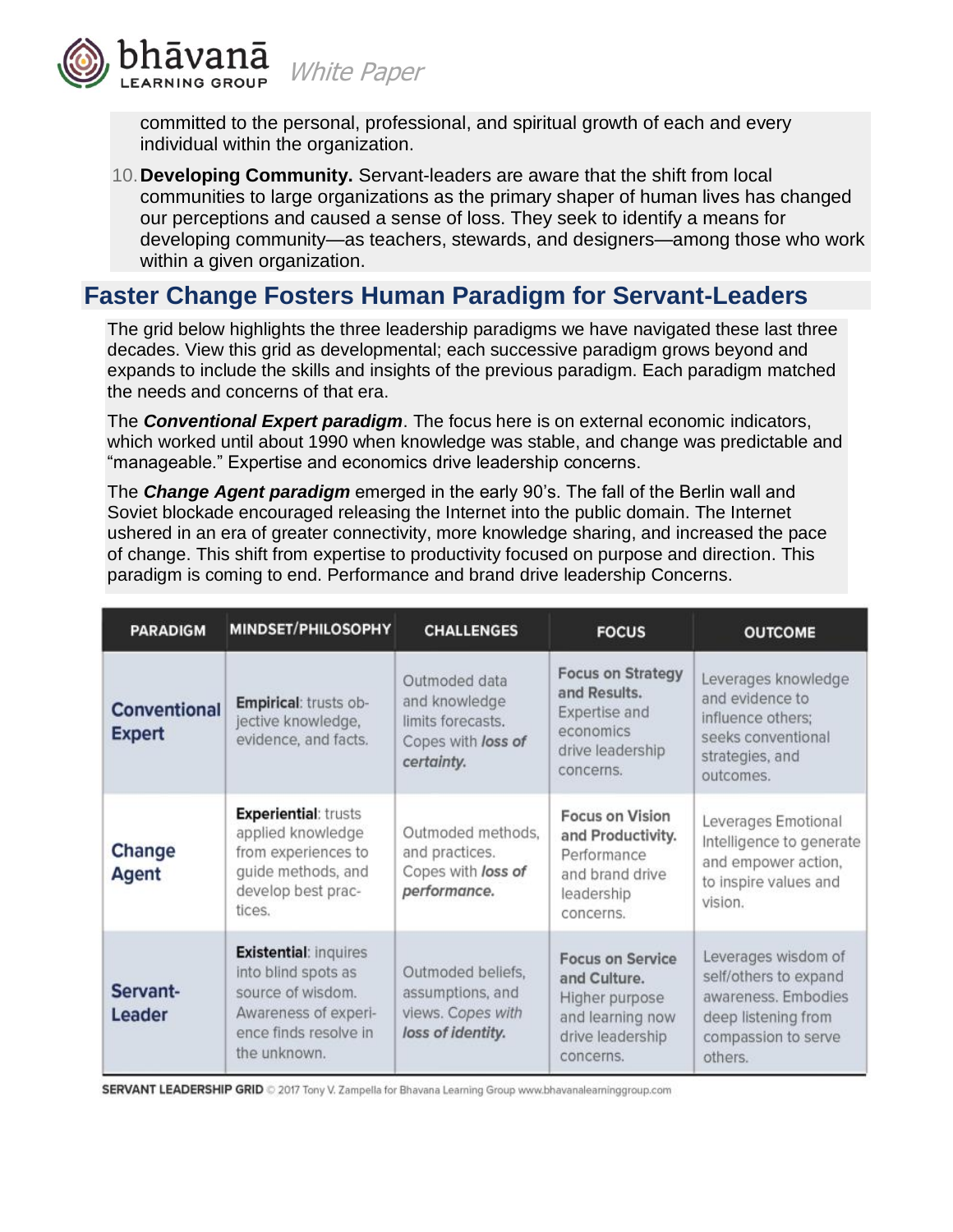

The *Servant-Leader/Human paradigm*. The amount of life absorbed online – media, news, financial transactions, shopping, entertainment, and even culture – find us accessing and absorbing more information, daily. To leverage the pace of change and abundance of information demand greater perspective, deeper understanding, and networking across culture and platforms. This signals a shift to the *human paradigm*, which has always been present but often dismissed or ignored in favor of other values.

Cultural movements such as #metoo, #neveragain, #timesup, #enough can shift brand value overnight. **[ABC cancels its hit show "Roseanne"](https://www.nytimes.com/2018/05/29/business/media/roseanne-barr-offensive-tweets.html)** hours after a bigoted tweet; **[Uber loses](https://www.nytimes.com/2017/02/22/technology/uber-workplace-culture.html)  [its successful founding CEO](https://www.nytimes.com/2017/02/22/technology/uber-workplace-culture.html) because of its toxic culture.** The shift from economics and productivity has expanded to include cultural concerns, placing a premium on cultivating mutual understanding, collaboration, and service. Higher purpose and learning now drive leadership concerns.

#### **The Paradox of the Servant Leader**

**[Lao-Tzu](https://en.wikipedia.org/wiki/Lao-Tzu)** captures the paradox of servant-leaders: "The highest type of ruler is one of whose existence the people are barely aware …" The leader described in this age-old wisdom emulates researcher Jim Collins' **[level 5 leader](https://www.jimcollins.com/concepts/level-five-leadership.html)**, possessing both humility and will.

Most still define leadership from a position or role—not as a higher purpose, mindset, or commitment to something bigger than oneself. Many assess leaders as a personality, or trait that often demands the spotlight. But the best leaders are invisible, operating in the liminal space where paradoxes exist. As **Peter Senge** and **[Fred Koffman](https://bhavanalearninggroup.com/wp-content/uploads/communities-of-commitment.pdf)** (1990) stated in their classic paper on learning organizations:

*Developing leadership capacities in diverse people takes time. It is risky. Many resist the initiative because they lack confidence or shirk responsibility. Finding the great hero is much easier. It can produce quicker results . . . a familiar and comfortable path. Over time, people become more and more dependent on the hero leader . . . They come to expect that a great leader will save the day* … *As a myth of the hero leader fades, a new myth of teams and communities that can lead themselves emerges.*

In his classic text, **[The Fifth Discipline](https://www.amazon.com/Fifth-Discipline-Fieldbook-Strategies-Organization/dp/0385472560/ref=sr_1_3?s=books&ie=UTF8&qid=1486961834&sr=1-3&keywords=fifth+discipline)**, Senge (1990) suggests that it takes servantleaders to cultivate learning organizations, pointing to a shared commitment and personal mastery for developing this mindset.

### **Growing Applications of Servant-Leadership**

Peter Senge reinforces the power of servant-leaders:

*"Servant leadership offers a unique mix of idealism and pragmatism. At one level, the concept is an ideal, appealing to deeply held beliefs in the dignity and self-* worth.... But it *is also highly practical. It has been proven again and again in military campaigns that the only leader whom soldiers will reliably follow— when their lives are on the line— is the one who is both competent and whom soldiers believe is committed to their well*‐ *being."*

A 2013 Washington Post article, **[Servant Leadership: A path to high](https://www.washingtonpost.com/business/capitalbusiness/servant-leadership-a-path-to-high-performance/2013/04/26/435e58b2-a7b8-11e2-8302-3c7e0ea97057_story.html?utm_term=.cc442cb43cd3)  [performance](https://www.washingtonpost.com/business/capitalbusiness/servant-leadership-a-path-to-high-performance/2013/04/26/435e58b2-a7b8-11e2-8302-3c7e0ea97057_story.html?utm_term=.cc442cb43cd3)**, outlined some organizations that benefit from servant-leaders, such as Best Buy, UPS, Ritz-Carlton, Whole Foods, Starbucks, Southwest Airlines, and the San Antonio